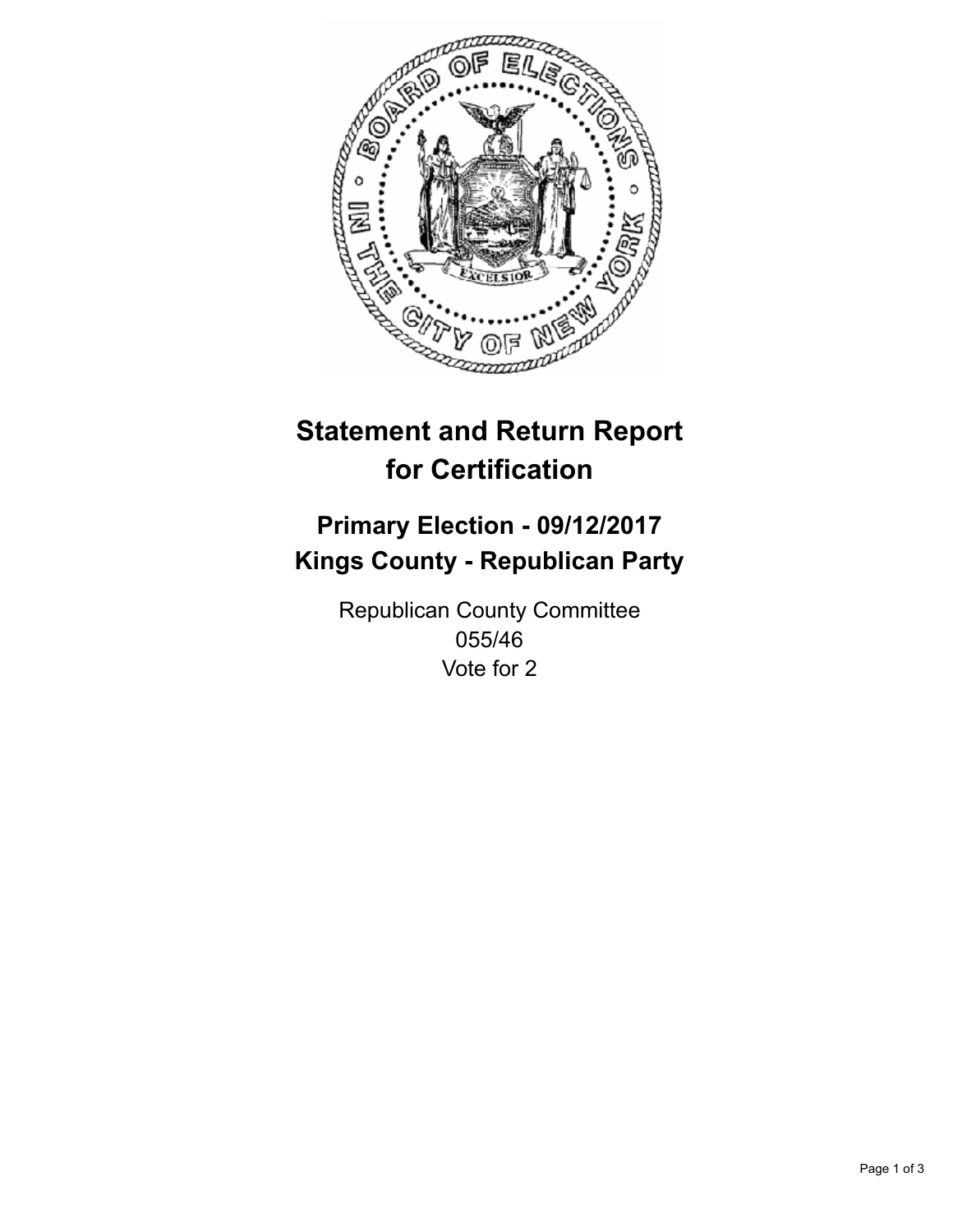

## **Assembly District 46**

| PUBLIC COUNTER                                           | 25 |
|----------------------------------------------------------|----|
| <b>MANUALLY COUNTED EMERGENCY</b>                        | 0  |
| ABSENTEE / MILITARY                                      | 0  |
| <b>AFFIDAVIT</b>                                         | 3  |
| <b>Total Ballots</b>                                     | 28 |
| Less - Inapplicable Federal/Special Presidential Ballots | 0  |
| <b>Total Applicable Ballots</b>                          | 28 |
| WILLIAM F. MULLIN                                        | 12 |
| AIDA Y. NICOLAOU                                         | 10 |
| <b>MICHAEL GATTO</b>                                     | 12 |
| LYDIA CRUZ                                               | 4  |
| DONALD TRUMP (WRITE-IN)                                  | 1  |
| ROBERT GODDAHL (WRITE-IN)                                | 1  |
| <b>Total Votes</b>                                       | 40 |
| Unrecorded                                               | 16 |